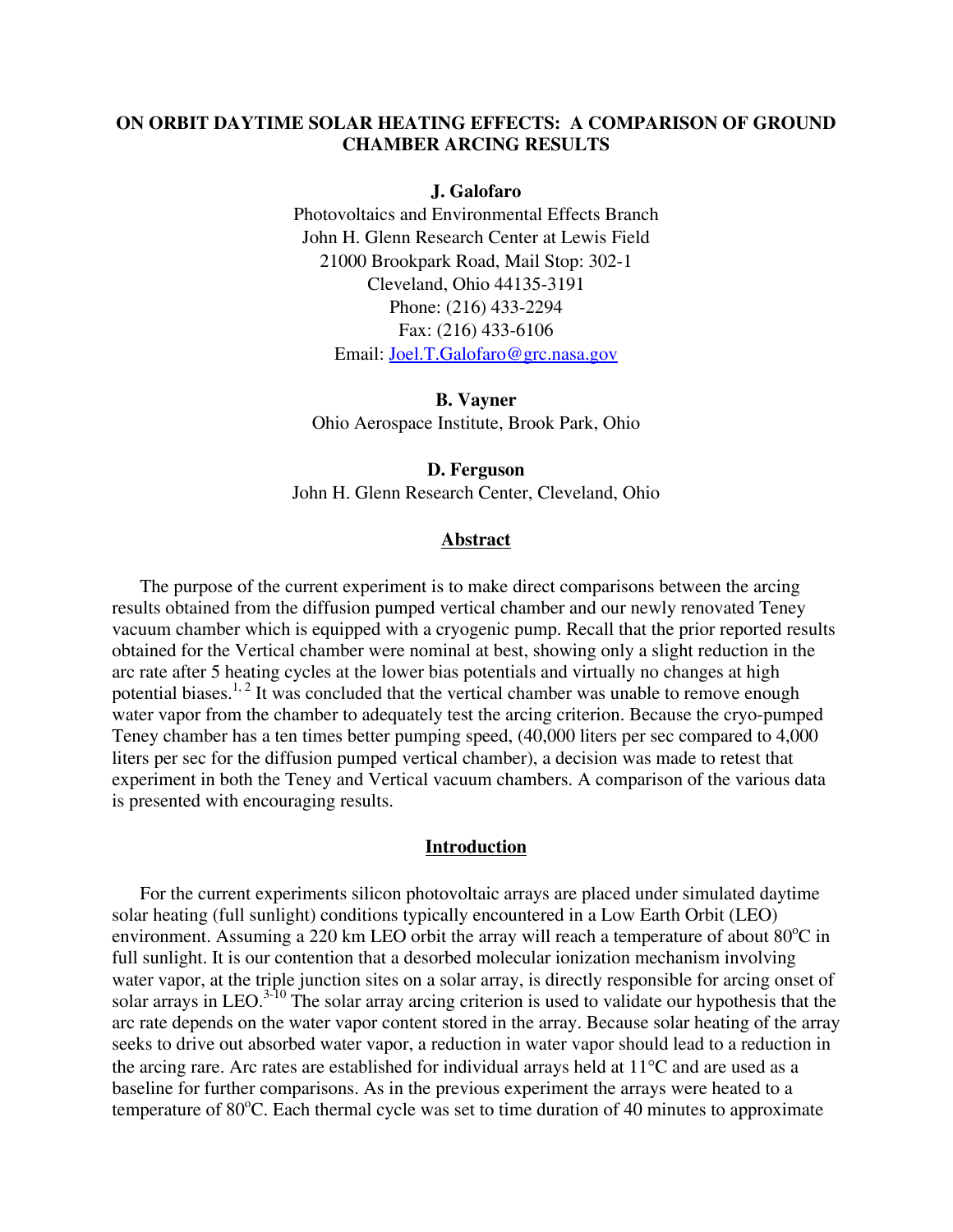the daytime solar heat flux to the array over a single orbit. The arrays are allowed to cool back down to ambient temperature before proceeding to the next thermal cycle. After 5 complete heating cycles the arc rates of the solar arrays are then retested at a temperature of  $11^{\circ}$ C.

## **Experimental Setup**

Figure 1 shows a picture of the 2.2 meter (diameter) by 3.0 meter (length) Vertical Chamber (Left) and the 1.8 meter (diameter) by 2.0 meter (length) of the cryo-pumped Teney vacuum chamber (Right). Figure 2 shows two solar arrays hanging in front of an aluminum plate equipped with resistive heating elements which are used to simulate the solar heat flux to the array. Two type T thermocouples were used to monitor the array and heater plate temperatures. Arrays samples 62 and 63 are each composed of thirty-six 4 by 6 centimeter silicon solar cells arranged as 3 parallel strings, each string being composed of 12 cells wired in series. At experiment startup the base neutral background pressure  $(P_0)$  in the chamber at  $14^{\circ}$ C was recorded at  $P_0 = 5.7 \times 10^{-7}$  Torr. A Kaufman plasma source was used to ionize xenon gas neutrals via a hot wire filament for the experiments. In principle xenon gas is carefully metered into the chamber using a user controlled leak valve and an ionization gauge was used to read back the tank pressure. With the xenon gas flowing through the source (source not energized) a tank neutral pressure,  $P_0 = 4x10^{-5}$  Torr was established. Initially a programmable power supply source/measure unit (electrometer) is used to monitor electron flux to a Langmuir probe (Lp) which is mounted near the face of the array. A bias of  $+30V$  is applied to the Lp relative to tank ground and the current flowing to the surface of the probe is carefully monitored. Next the filament current in the plasma source is gradually increased until the electrometer reads +0.4 milliamps indicating ionization of xenon gas neutrals is occurring and that a plasma is present. The Langmuir probe is swept in voltage to obtain the plasma parameters and the filament current to the plasma source is further adjusted until the Lp diagnostic parameters match the ionospheric conditions for the specified orbit. The plasma electron number densities and electron temperatures measured for the current tests were:  $Ne=4.0x10-5cm^{-3}$  and Te = 0.89eV, about the same values used the previous arcing tests in the vertical chambers.

For the arcing tests the three strings in each array are shorted and biased negative through a 10k ohm resistor to the a power supply and back to ground through a 1µF capacitor wired in parallel (See Figure 3). A current probe amplifier, current and voltage probes, a four channel 400 MHz digital storage oscilloscope, data acquisition and control software were used to record the arcs. Other miscellaneous equipment used in the tests included a quadruple mass spectrometer to record the levels of partial pressure for water vapor and other species in the vacuum system.

# **Arc Test Results**

A plot of the partial pressure of water in the Vertical chamber, after three forty minute thermal cycles, is plotted in Figure 1. The minimum partial pressure for water in the Vertical tank after three hundred hours pumping levels out at approximately 2 microTorr.<sup>2</sup> Therefore it was not necessary to proceed beyond 3 heating cycles for the vertical chamber tests. For comparison purposes note the over all level of reduction in the partial pressure of water is about 20 times less for the Teney vacuum chamber (after five complete thermal cycles) than is case for the Vertical chamber after three thermal cycles (see figures (4.a) and (4.b)).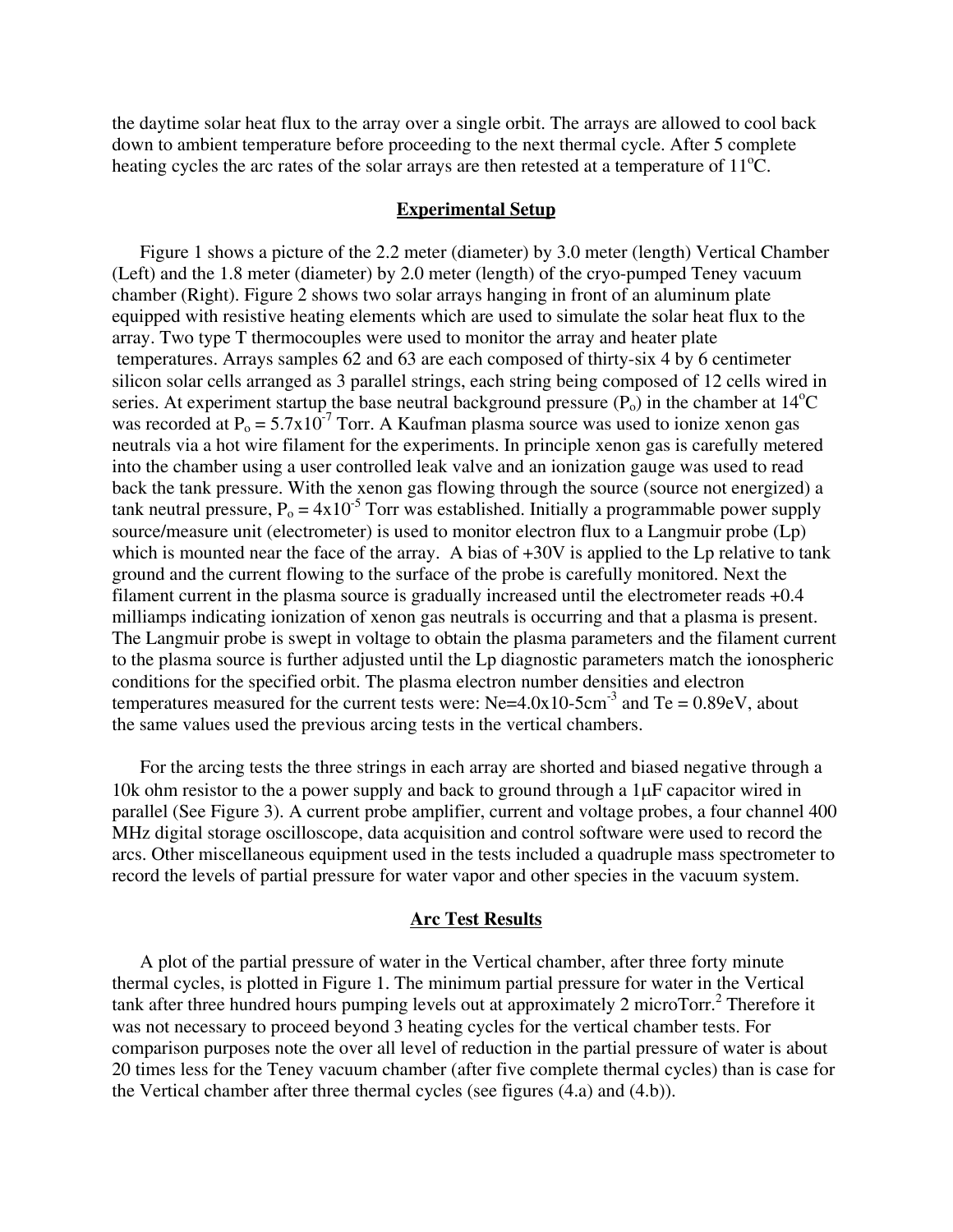Table A depicts in tabular form the arcing results obtained for the diffusion pumped vertical chamber and the cryo-pumped Teney vacuum chamber. Figures (5.a) & (5.b) graphically depict the arcing threshold potential (or arc inception voltage) obtained before heating and after thermal cycling for sample 63 (the 300 micron thick cover slide array) tested in the Vertical and Teney vacuum chambers. Similarly figures (5.c)  $\&$  (5.d) plot the arcing threshold potential before and after thermal cycling obtained for sample 62 (the 150 micron thick cover slide array). Note that the arc inception voltages plotted for the Vertical and Teney vacuum chamber tests of array samples 62 and 63 (Figure's  $(5.a)$ ,  $(5.b)$  and  $(5.c)$ , $(5.d)$ ) show that the arc inception voltage after heating is much more negative than is the case for the same samples before the arrays were heated.

|                 | Diffusion Pumped Vertical Chamber |                                                               |                                |                       | Cryogenic Teney Chamber        |                                |                                |                                |
|-----------------|-----------------------------------|---------------------------------------------------------------|--------------------------------|-----------------------|--------------------------------|--------------------------------|--------------------------------|--------------------------------|
|                 |                                   | Strings #1, 2, & 3 (Sample 63) Strings #4, 5, & 6 (Sample 62) |                                |                       |                                | Strings #1, 2, & 3 (Sample 63) |                                | Strings #4, 5, & 6 (Sample 62) |
|                 | (300 micron thick cover slide)    |                                                               | (150 micron thick cover slide) |                       | (300 micron thick cover slide) |                                | (150 micron thick cover slide) |                                |
|                 | <b>Bias</b>                       | <b>Arc Rate</b>                                               | <b>Bias</b>                    | Arc Rate              | Bias                           | Arc Rate                       | Bias                           | Arc Rate                       |
|                 |                                   |                                                               |                                |                       |                                |                                |                                |                                |
| Before Heating: | $-200V$                           | 0 arcs in 30 minutes                                          | $-150V$                        | 0 arcs in 15 minutes  | $-150V$                        | 1 arc in 30 minutes            | $-110V$                        | 0 arcs in 30 minutes           |
|                 | $-220V$                           | 2 arcs in 30 minutes                                          | -180 V                         | 0 arcs in 15 minutes  | $-170V$                        | 0 arcs in 30 minutes           | $-130$ V                       | 8 arcs in 30 minutes           |
|                 | $-240V$                           | 4 arcs in 60 minutes                                          | -200 V                         | 2 arcs in 30 minutes  | $-200V$                        | 4 arcs in 30 minutes           | $-150V$                        | 21 arcs in 20 minutes          |
|                 | -260 V                            | 6 arcs in 30 minutes                                          | -220 V                         | 6 arcs in 38 minutes  | -220 V                         | 5 arcs in 30 minutes           |                                |                                |
|                 | -280 V                            | 20 arcs in 30 minutes                                         | -240 V                         | 21 arcs in 30 minutes | -240 V                         | 7 arcs in 30 minutes           |                                |                                |
|                 |                                   |                                                               |                                |                       |                                |                                |                                |                                |
| After Heating:  | -220 V                            | 0 arcs in 30 minutes                                          | -200 V                         | 0 arcs in 30 minutes  | -150 V                         | 0 arcs in 30 minutes           | -150 V                         | 1 arc in 30 minutes            |
|                 | -240 V                            | 0 arcs in 15 minutes                                          | -240 V                         | 4 arcs in 30 minutes  | -170 V                         | 0 arcs in 15 minutes           | -170 V                         | 0 arcs in 20 minutes           |
|                 | $-260$ V                          | 0 arcs in 20 minutes                                          | -260 V                         | 25 arcs in 20 minutes | $-200$ V                       | 4 arcs in 30 minutes           | $-200V$                        | 4 arcs in 30 minutes           |
|                 | $-280$ V                          | 0 arcs in 20 minutes                                          | $-270V$                        | 15 arcs in 10 minutes | -220 V                         | 5 arcs in 15 minutes           | -220 V                         | 9 arcs in 30 minutes           |
|                 | -300 V                            | 7 arcs in 30 minutes                                          |                                |                       | -240 V                         | 15 arcs in 5 minutes           |                                |                                |
|                 | -320 V                            | 17 arcs in 30 minutes                                         |                                |                       |                                |                                |                                |                                |
|                 | -340 V                            | 29 arcs in 30 minutes                                         |                                |                       |                                |                                |                                |                                |

Summary of Arc Rate Test Results for Vertical and Tenny Chambers Table A:

# **Conclusion**

The results from the thermal cycling tests appear to validate the arcing criterion that was forwarded earlier. The arcing criterion contends that the arc rate should drop as water is out gassed from the array due to heating. More importantly the arc inception voltage seems to be a better prognosticator in determining the effectiveness of thermal cycling on the out gassing of water from the array. In all cases the negative bias potentials recorded for initial arc inception voltage have been driven a great deal more negative after heating compared to the arc inception values recorded earlier before the arrays were heated. Furthermore the trend of lowering arc inception voltages after thermal cycling was observed in both the Vertical and Teney vacuum chamber tests.

As a result of the current measurements the amount of water in the chamber needs to be at or below the 1.6 microTorr minimum level after heating for the observed changes in the arc inception voltage to be seen. The observation of the required 1.6 microTorr level has caused us to rescind our earlier conclusion that the Vertical chamber was unable to remove enough water vapor to adequately test the arcing criterion. A careful reexamination of the data has revealed that the original thermal cycling tests were run in an inconsistent manner with changing plasma source and density parameters.<sup> $1, 2$ </sup> The current tests were retested in the Vertical chamber with the same plasma source parameters, density and pressure set in the original thermal cycling tests of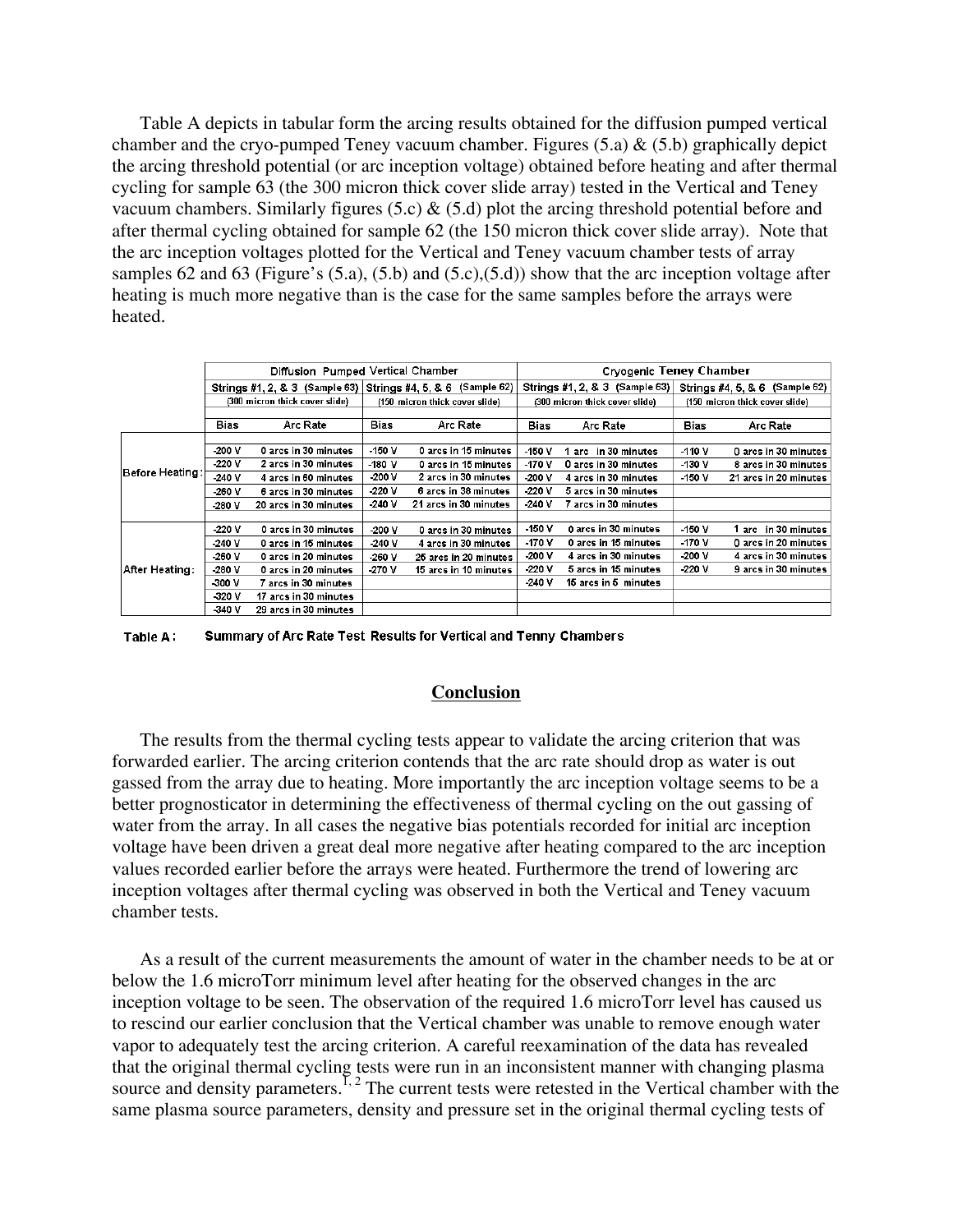samples 62 and 63 run in the Teney vacuum chamber. Finally we believe we have demonstrated the effectiveness of the thermal cycling technique to passively outgas water from a solar array in an attempt to stave off arcing in LEO.



NASA Glenn Plasma Interaction Facility showing the 2.2 x 3 meter Figure 1: Vertical Chamber and the 1.8 x 2 meter Teney Chamber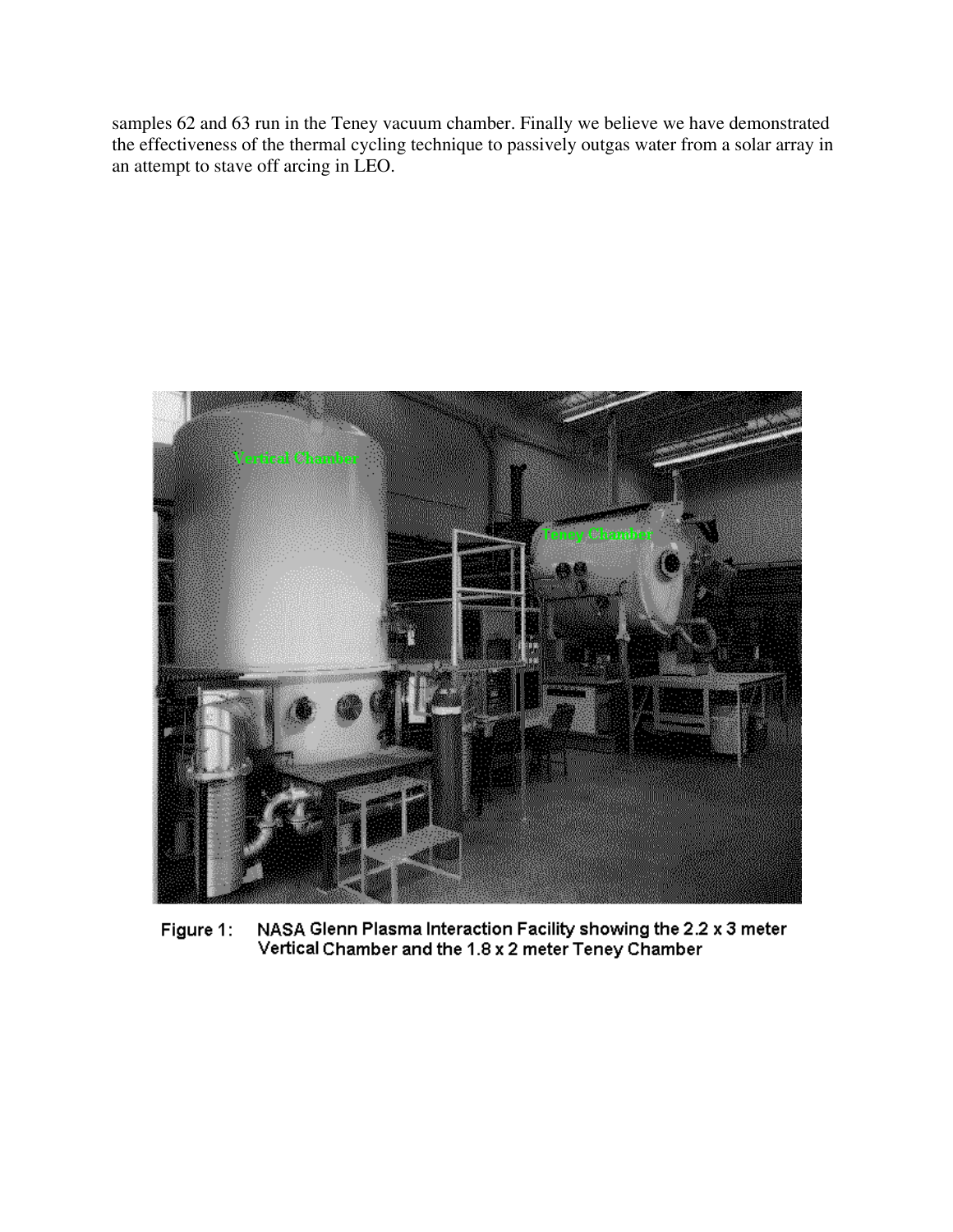

Solar array samples and the heater plate assembly<br>mounted in the Vertical Chamber prior to test Figure 2:



Figure 3: R-C circuit and hardware used for detecting arcs on solar arrays.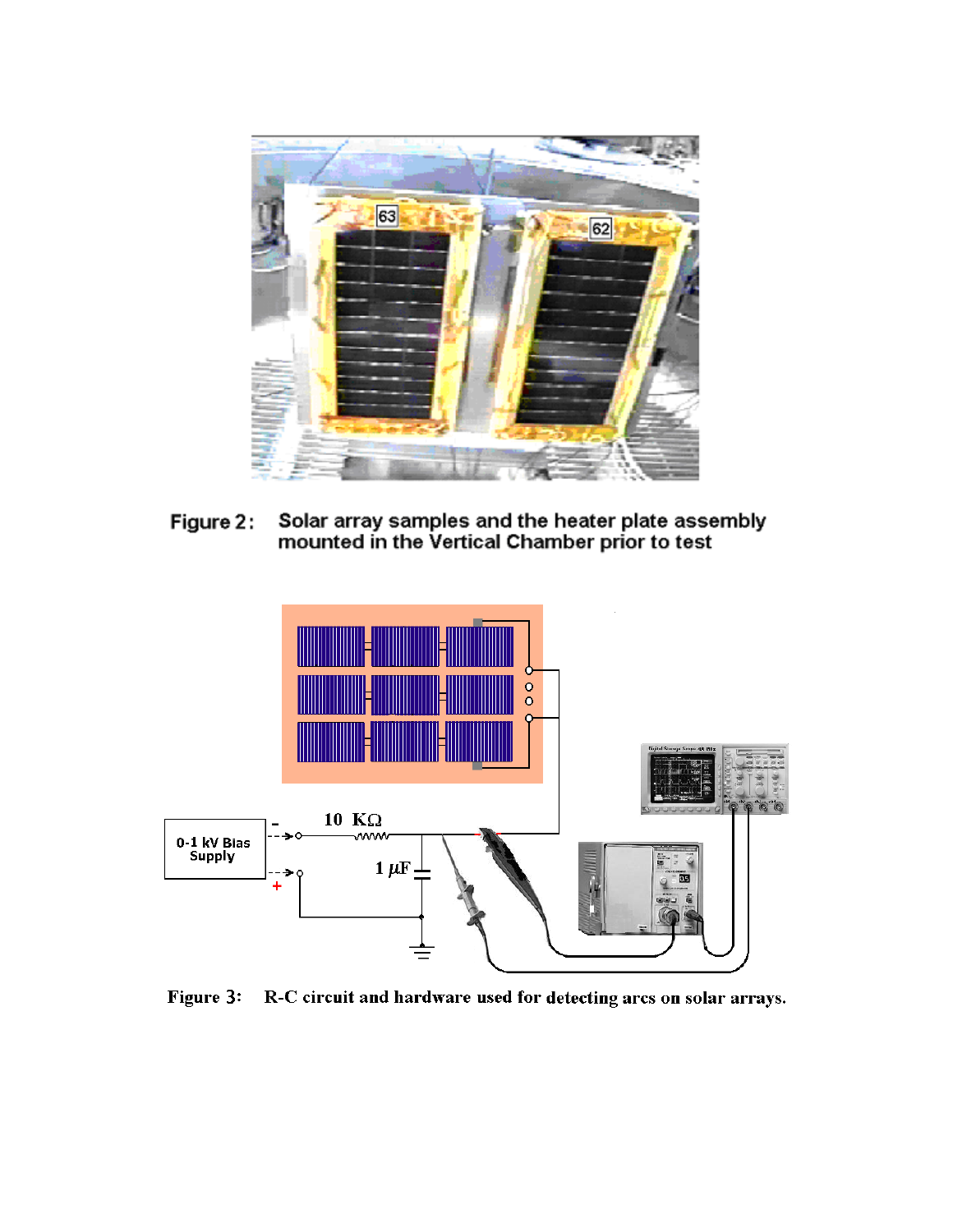

Figure 4.a: Partial pressure of water in the vertical chamber after each heating cycle. The recorded pressures were obtained after the arrays were cooled back down to the 11 deg. Celsius.



Figure 4.b: Partial Pressure of water in the Teney vacuum chamber after each heating cycle. Recorded pressures were obtained after the arrays cooled back down to 11 deg. Celsius.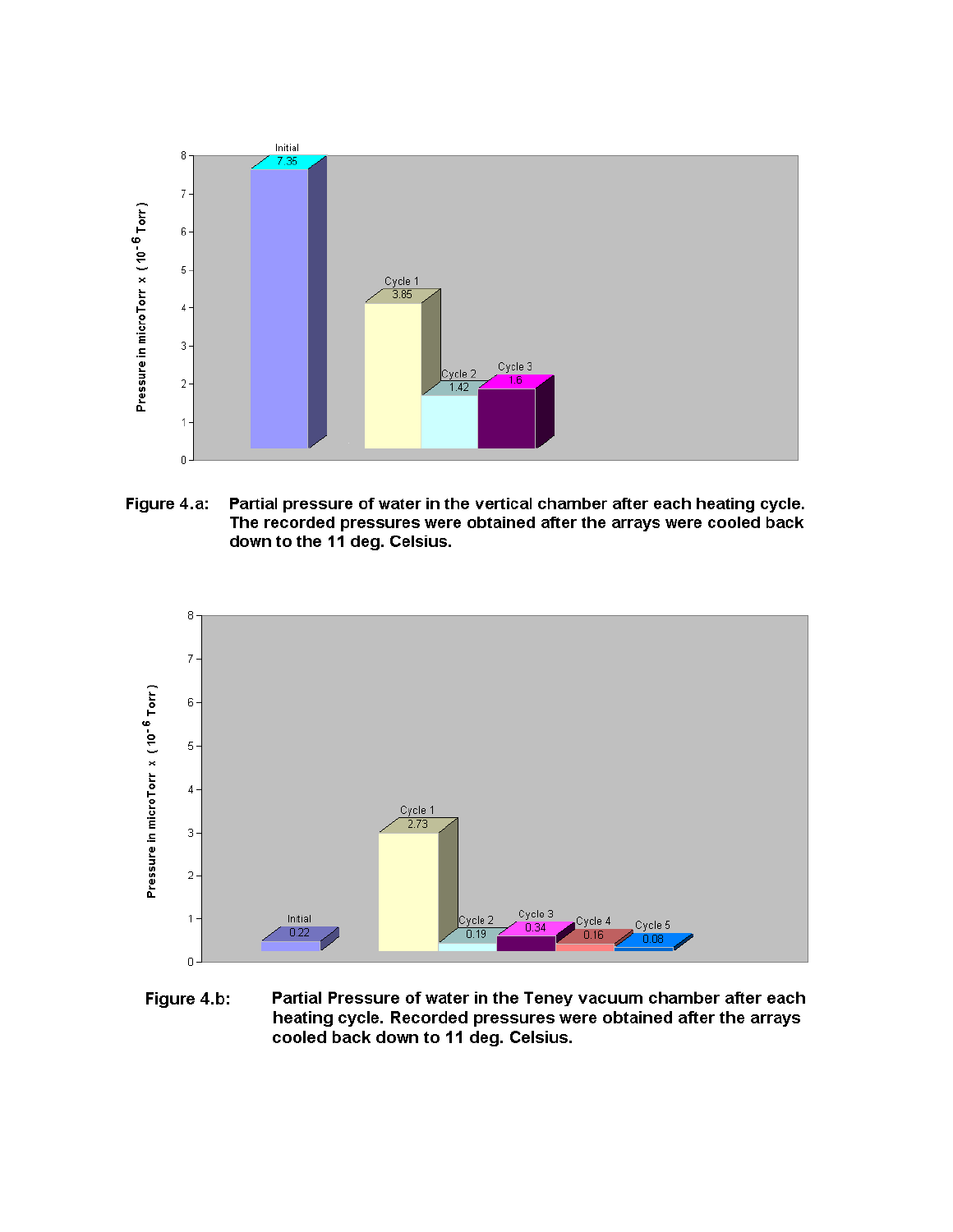#### Arc Thresholds Vertical Chamber, Sample #62



**BBB** before heating eee after heating

#### Figure (5.a): Arc inception voltage before and after 3 heating cycles

#### Arc Thresholds Teney Chamber, Sample #62



Figure  $(5.b)$ : Arc inception voltage before and after 5 heating cycles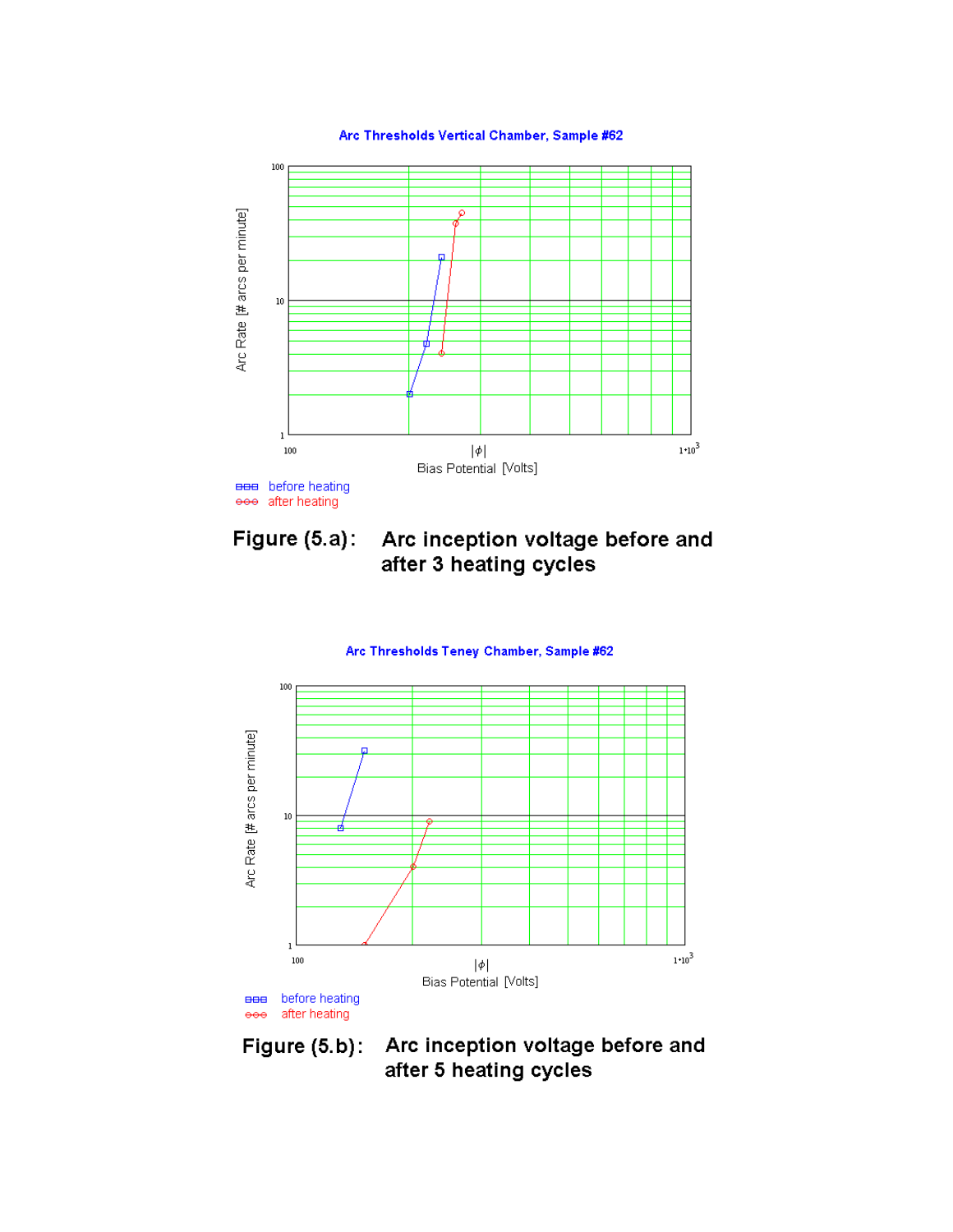#### Arc Thresholds Vertical Chamber, Sample #63



#### Figure (5.c): Arc inception voltage before and after 3 heating cycles

#### Arc Thresholds Teney Chamber, Sample #63



Arc inception voltage before and after 5 heating cycles